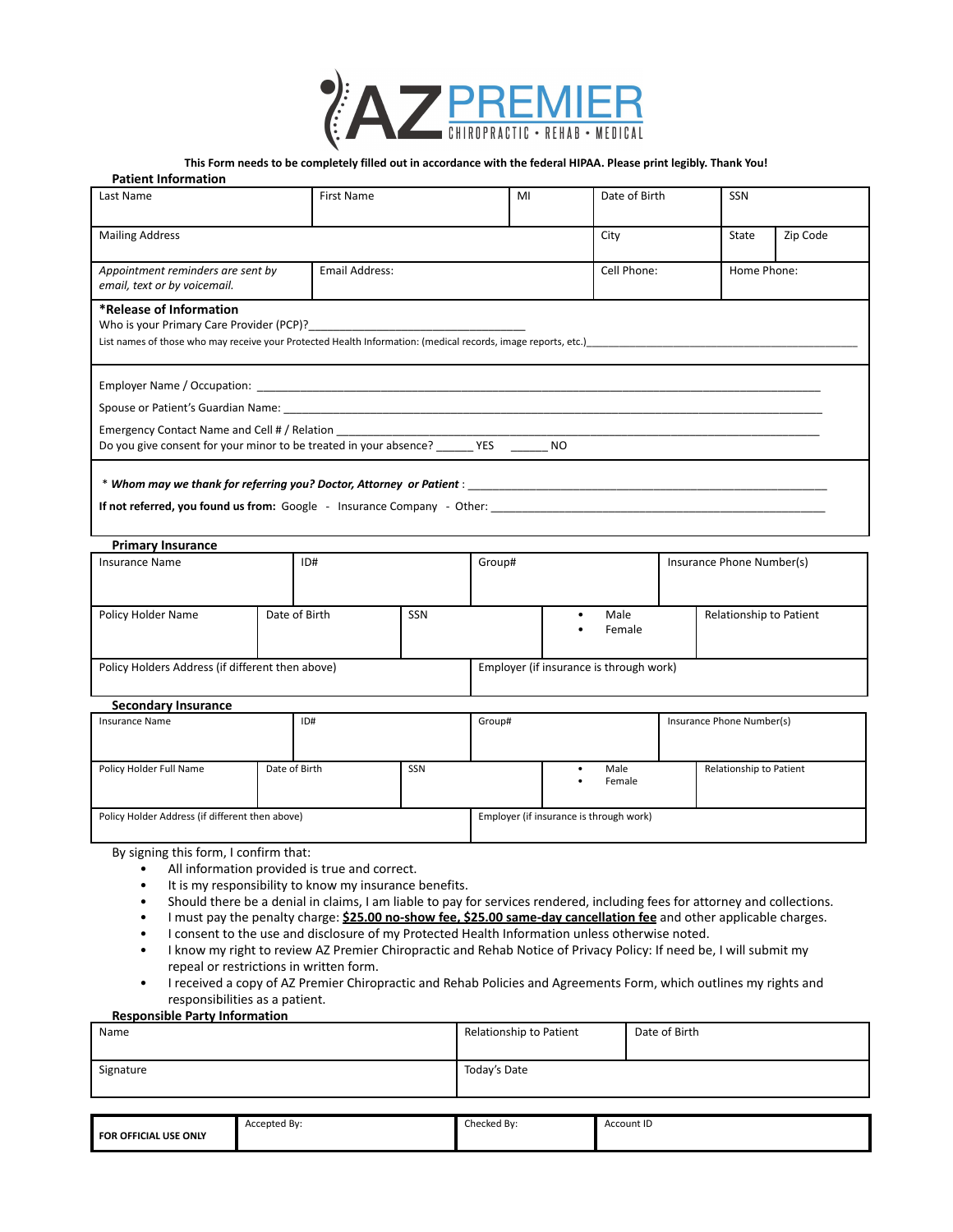

## **Medical Information**

| Reason for visit today (check all that apply)                                                                                                                                              |                                                                                                                                                               |  |  |  |  |
|--------------------------------------------------------------------------------------------------------------------------------------------------------------------------------------------|---------------------------------------------------------------------------------------------------------------------------------------------------------------|--|--|--|--|
|                                                                                                                                                                                            |                                                                                                                                                               |  |  |  |  |
| Which describes you better:<br>I want a plan that I can commit to, to resolve the problem<br>I want a quick fix and want to come in when I feel it is necessary                            |                                                                                                                                                               |  |  |  |  |
|                                                                                                                                                                                            |                                                                                                                                                               |  |  |  |  |
|                                                                                                                                                                                            |                                                                                                                                                               |  |  |  |  |
|                                                                                                                                                                                            | Who is your PCP (primary care provider)?<br>Who is your PCP (primary care provider)?                                                                          |  |  |  |  |
|                                                                                                                                                                                            |                                                                                                                                                               |  |  |  |  |
| Place an "X" on the<br>$A = ACHE$<br>$B = BURNING$<br>drawing below on areas<br>$S = STABBING$<br>causing you pain and a<br>$N = NUMBNESS$<br>letter describing it<br>$P = PINS & NEEDLES$ | <b>PAIN SCALE</b><br>Please circle the number that best describes your pain<br>6 7 8<br>2 3 4 5<br>$\Omega$<br>10<br>1<br>NONE LITTLE MEDIUM<br><b>SEVERE</b> |  |  |  |  |
|                                                                                                                                                                                            | <b>Family History</b>                                                                                                                                         |  |  |  |  |
|                                                                                                                                                                                            | Mother's Age: _______ If deceased, age and cause of death:                                                                                                    |  |  |  |  |
|                                                                                                                                                                                            | Father's Age: If deceased, age and cause of death:                                                                                                            |  |  |  |  |
| Indicate which family member, has the following:                                                                                                                                           |                                                                                                                                                               |  |  |  |  |
|                                                                                                                                                                                            | (F)Father (M)Mother (S)Sister (B)Brother (GM)Grandmother                                                                                                      |  |  |  |  |
|                                                                                                                                                                                            | (GF)Grandfather<br>___Stroke ___Diabetes ___High Cholesterol ___Rheumatoid Arthritis                                                                          |  |  |  |  |
|                                                                                                                                                                                            | Cancer Alcoholism Heart Attack High Blood Pressure HIV                                                                                                        |  |  |  |  |
|                                                                                                                                                                                            |                                                                                                                                                               |  |  |  |  |

### **Social History**

| Type of work:                                                       | Stressful<br>Hazardous<br>Heavy Lifting            |
|---------------------------------------------------------------------|----------------------------------------------------|
| Exercise: YES / NO #<br>times per week                              |                                                    |
| Alcohol: YES / NO #                                                 | drinks per day *If you used to, when did you quit? |
| *Do you smoke? YES / NO   Did you ever? YES / NO   How Many Daily?: |                                                    |
| When did you quit?                                                  | Are you: left handed or right handed?              |
|                                                                     |                                                    |

# **Current Medication \*\****(List name, dosage and frequency)\*\**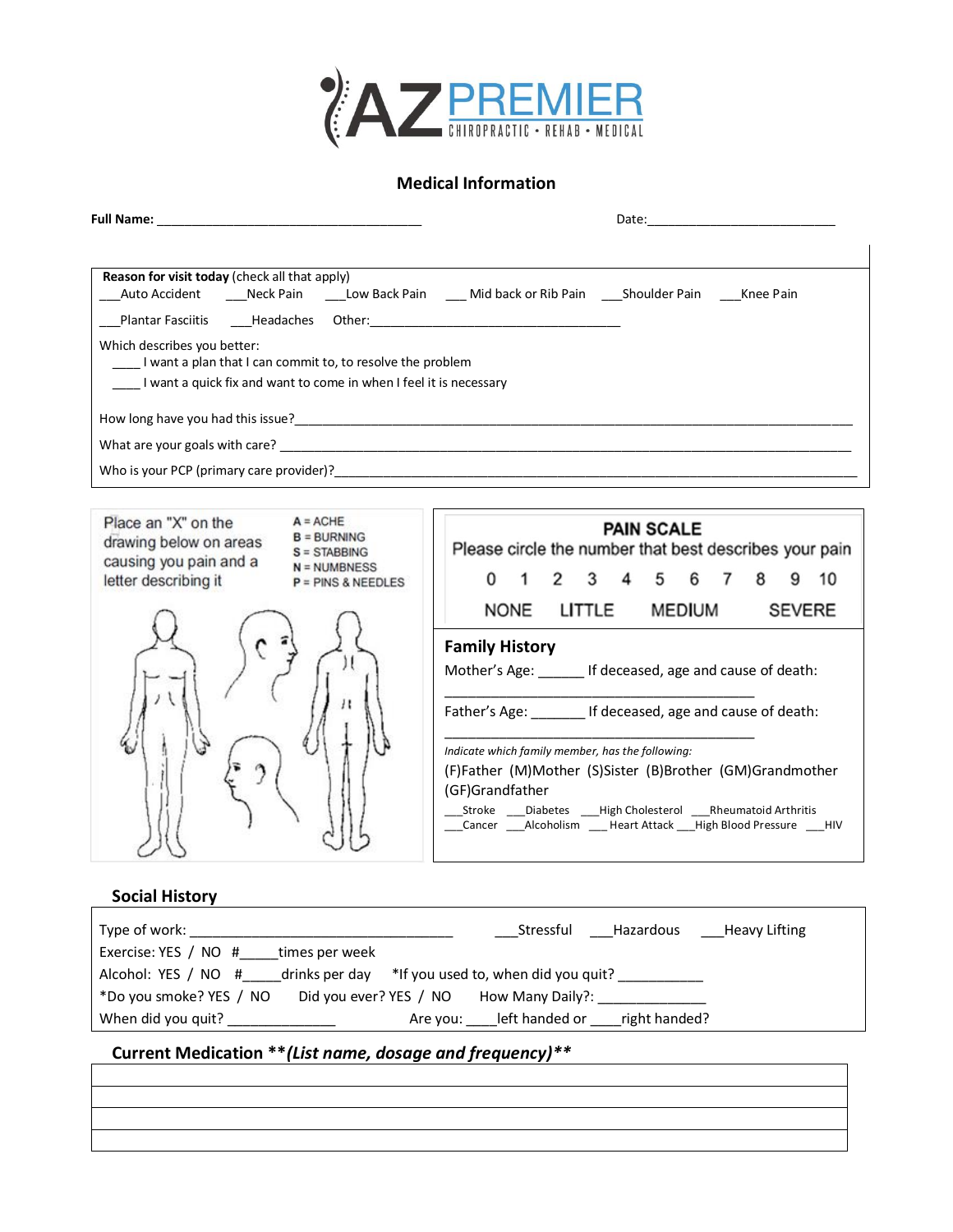

Name:

## *Past Medical History Have you ever had the following: (circle "yes" or "no"/ leave blank if you are uncertain.)*

| <b>Measles</b>                | YES<br>NO.                   | Anemia                  | <b>YES</b><br>N <sub>O</sub> | <b>Back Trouble</b>      | NO.<br><b>YES</b>            |
|-------------------------------|------------------------------|-------------------------|------------------------------|--------------------------|------------------------------|
| <b>Hepatitis</b>              | N <sub>O</sub><br><b>YES</b> | Mumps                   | <b>YES</b><br>NO.            | <b>Bladder Infection</b> | <b>YES</b><br>NO.            |
| High Blood Pressure           | <b>YES</b><br>NO.            | Ulcer                   | NO.<br><b>YES</b>            | <b>Chicken Pox</b>       | YES<br>NO.                   |
| Epilepsy                      | <b>YES</b><br>NO.            | Low Blood Pressure      | <b>YES</b><br>NO.            | Kidney Disease           | YES<br>NO.                   |
| Whooping Cough                | NO.<br><b>YES</b>            | Migraine Headaches      | NO.<br>YES                   | Hemorrhoids              | NO.<br><b>YES</b>            |
| <b>Thyroid Disease</b>        | <b>YES</b><br>NO.            | <b>Scarlet Fever</b>    | <b>YES</b><br>N <sub>O</sub> | Tuberculosis             | YES<br>NO.                   |
| <b>Bleeding Tendency</b>      | <b>YES</b><br>NO.            | Diphtheria              | <b>YES</b><br>N <sub>O</sub> | <b>Diabetes</b>          | YES<br>NO.                   |
| Asthma                        | <b>YES</b><br>NO.            | Small Pox               | <b>YES</b><br>N <sub>O</sub> | Cancer                   | YES<br>NO.                   |
| Hives of Eczema               | <b>YES</b><br>NO.            | Pneumonia               | NO.<br><b>YES</b>            | Polio                    | YES<br>NO.                   |
| AIDS & HIV                    | <b>YES</b><br>NO.            | <b>Rheumatic Fever</b>  | YES<br>NO.                   | Glaucoma                 | NO.<br>YES                   |
| Infectious Mono               | <b>YES</b><br>NO.            | Arthritis               | <b>YES</b><br>N <sub>O</sub> | Hernia                   | YES<br>NO.                   |
| <b>Bronchitis</b>             | <b>YES</b><br>NO.            | <b>Venereal Disease</b> | <b>YES</b><br>NO.            | <b>Blood or Plasma</b>   | YES<br>NO.                   |
| <b>Mitral Valve Prolapses</b> | <b>YES</b><br><b>NO</b>      | Transfusion             | <b>YES</b><br>NO.            | Stroke                   | <b>YES</b><br>N <sub>O</sub> |

## **CONSENT FORM**

I hereby request and consent to the performance of medical care and all the things involved in complete family medicine, chiropractic manipulation and manual therapy techniques and other chiropractic procedures, including various modes of physical therapeutic modalities and procedures on me (or on the patient named below, for whom I am legally responsible) by the medical and/or chiropractic team at AZ Premier Chiropractic and Rehab who now or in the future work at the clinic or office listed below.

I have had an opportunity to discuss with the medical doctor or doctor of chiropractic named below the nature and purpose of treatment, chiropractic adjustments and other procedures. I understand that results are not guaranteed.

I understand and am informed that, as in the practice of medicine, in the practice of chiropractic there are some risks to treatment and diagnostic services including but not limited to:

Manipulation: increased pain or discomfort, fractures, disc injuries, strokes, dislocations and sprains.

Therapeutic Modalities and procedures: additional pain and discomfort. Endurance exercise may cause increased risk of acute Myocardial Infarction (heart attack) in patients with known or possible cardiac conditions.

I do not expect the doctor to be able to anticipate and explain all risks and complications, and I wish to rely upon the doctor to exercise judgment during the course of the procedure which the doctor feels at the time, based upon the facts then known to him or her, is in my best interest. The doctor named below has additionally explained the risks associated with my refusal of treatment.

I have read, or have had read to me, the above consent. I have also had an opportunity to ask questions about its content, and by signing below I agree to the above-named procedures. I intend this consent form to cover the entire course of treatment for my present condition and for any future condition(s) for which I seek treatment.

Patient/Guardian Signature\_\_\_\_\_\_\_\_\_\_\_\_\_\_\_\_\_\_\_\_\_\_\_\_\_ Date \_\_\_\_\_\_\_\_\_\_\_\_\_\_\_\_\_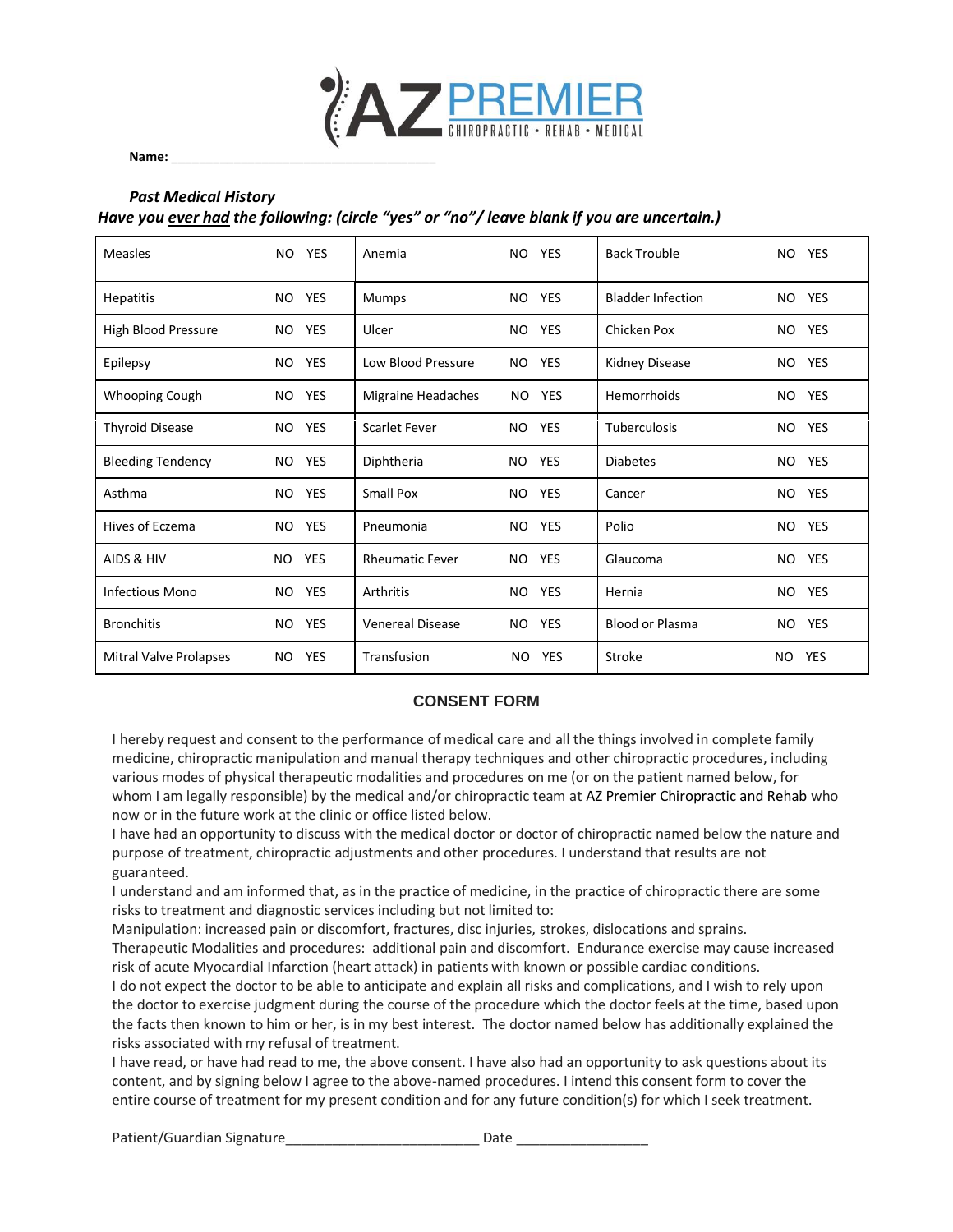

### **ASSIGNMENT OF HEALTH PLAN BENEFITS AND RIGHTS AS WELL AS AN APPOINTMENT AND/OR DESIGNATION AS MY PERSONAL REPRESENTATIVE AND AN ERISA/PPACA REPRESENTATIVE AND BENEFICIARY**

I understand and agree that (regardless of whatever health insurance or medical benefits I have), I am ultimately responsible to pay AZ Premier Chiropractic and Rehab as well as all employees, employers, representatives, and agents thereof, (hereinafter collectively referred to as "Healthcare Provider") the balance due on my account for any professional services rendered and for any supplies, tests, or medications provided. I hereby authorize payment of, and assign my rights to, any health insurance or medical plan benefits directly to AZ Premier Chiropractic and Rehab for any and all medical/healthcare services, supplies, tests, treatments, and/or medications that *have been* **or** *will be* rendered or provided; as well as designating and appointing AZ Premier Chiropractic and Rehab as my beneficiary under all health insurance or medical plans which I may have benefits under. I hereby authorize the release of any health status, conditions, symptoms or treatment information contained in your records that is needed to file and process insurance or medical plan claims, to pursue appeals on any denied or partially paid claims, for legal pursuit as to any unpaid or partially paid claims, or to pursue any other remedies necessary in connection with same. I hereby assign directly to AZ Premier Chiropractic and Rehab all rights to payment, benefits, and all other legal rights under, or pursuant to, any health plan (including, but not limited to, any ERISA governed plan/insurance contract, PPACA governed plan/insurance contract) rights that I (or my child, spouse, or dependent) may have under my/our applicable health plan(s) or health insurance policy(ies). I also hereby appoint and designate that Healthcare Provider can act on my/our behalf, as my/our Personal Representative, ERISA Representative, and PPACA Representative as to any claim determination, to request any relevant claim or plan information from the applicable health plan or insurer, to file and pursue appeals and/or legal action (including in my name and on my behalf) to obtain and/or protect benefits and/or payments that are due (or have been previously paid) to either AZ Premier Chiropractic and Rehab, myself, and/or my family members as a result of services rendered by AZ Premier Chiropractic and Rehab, and to pursue any and all remedies to which I/we may be entitled, including the use of legal action against the health plan, the insurer, or any administrator. I hereby also declare that Healthcare Provider is my/our beneficiary regarding my/our health plan as contemplated by both ERISA and PPACA, and that AZ Premier Chiropractic and Rehab can pursue any and all rights that I/we may have under state and/or federal law regarding my/our health plan. This assignment, appointment, and designation will remain in effect unless revoked by me in writing. *It is my intent that the effective date of this document shall relate back to include all services, supplies, test, treatments, or medications that have been previously provided by* AZ Premier Chiropractic and Rehab*.* A photocopy or scan or this document is to be considered as valid and as enforceable as the original.

| $\ddot{\phantom{1}}$<br>Sigr<br>ตาเร | dav<br>ി | -<br>__ |  |  |  |  |
|--------------------------------------|----------|---------|--|--|--|--|
|--------------------------------------|----------|---------|--|--|--|--|

(patient signature)

X\_\_\_\_\_\_\_\_\_\_\_\_\_\_\_\_\_\_\_\_\_\_\_\_\_\_\_\_\_\_\_\_\_\_\_\_\_\_\_\_\_\_\_(SEAL) X\_\_\_\_\_\_\_\_\_\_\_\_\_\_\_\_\_\_\_\_\_\_\_\_\_\_\_\_\_\_\_\_\_\_\_\_\_\_\_\_\_\_\_\_\_\_\_\_

(signature of Guardian if applicable) (please print patient name)